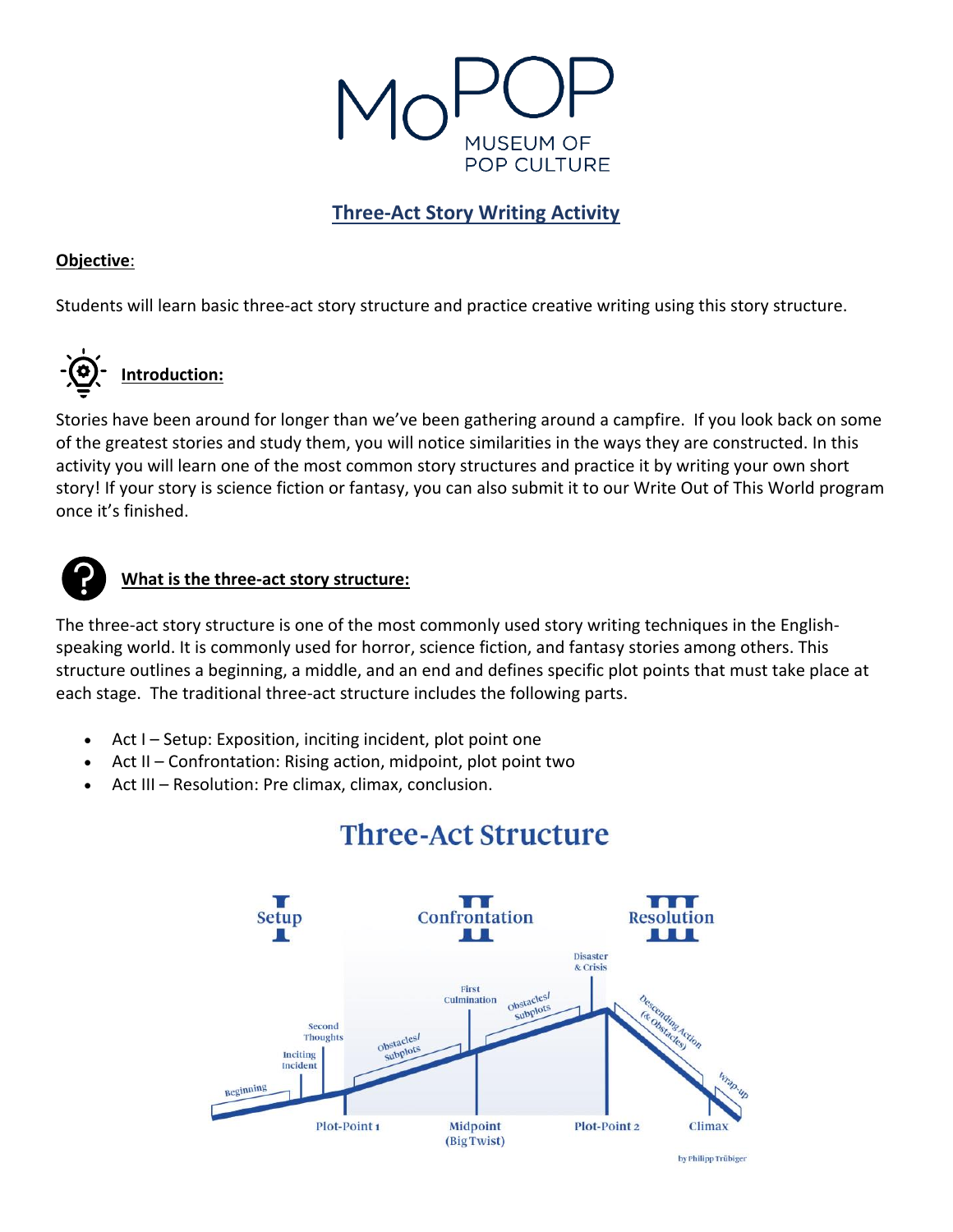

# **How to use three act structure in your writing**:

#### **Act 1 – The Set up**

Every story needs a good hook to lure in its readers. Make your readers interested in your story and characters. Think about the way you introduce the story. Who is the main character, what is their life like, how does the conflict of the story interfere, and why should your readers care?

The main goals of act 1 are character introduction and the inciting incident that kicks off the main story conflict.

**Character introduction –** Try to show your readers what the character's life is like rather than telling them. It is more interesting to read a scene of their everyday life where we learn about the character through their tone and voice than a long information dump about who they are. Avoid big blocks of world building or character backstory leading up to the inciting incident.

**Inciting incident –** This is the moment that must change your character's life forever. It must be exciting and demand that your audience keep reading to know more. Show your readers the dramatic difference between this and their normal life.



#### **Act 2 – Confrontation**

In act 2 you continue to develop the characters and conflict. It is important not to let the readers get bored. Design your second act to throw the characters and the reader out of their comfort zone. Create a sense of triumph and failure for the character as they succeed and struggle.



#### **Act 3 – Resolution**

This is the grand finale! This act contains the lead up to the climax of the story, the climax, and the resolution.

**Lead up to the climax –** This is where tensions rise to a breaking point.

**The Climax –** The biggest hurdle for your character. Usually where any major plot twists happen and the conflict the character has been facing gets turned on its head.

**The resolution –** Time to tie up any loose ends. Any major questions in the story need to be answered by this point and leave the reader satisfied.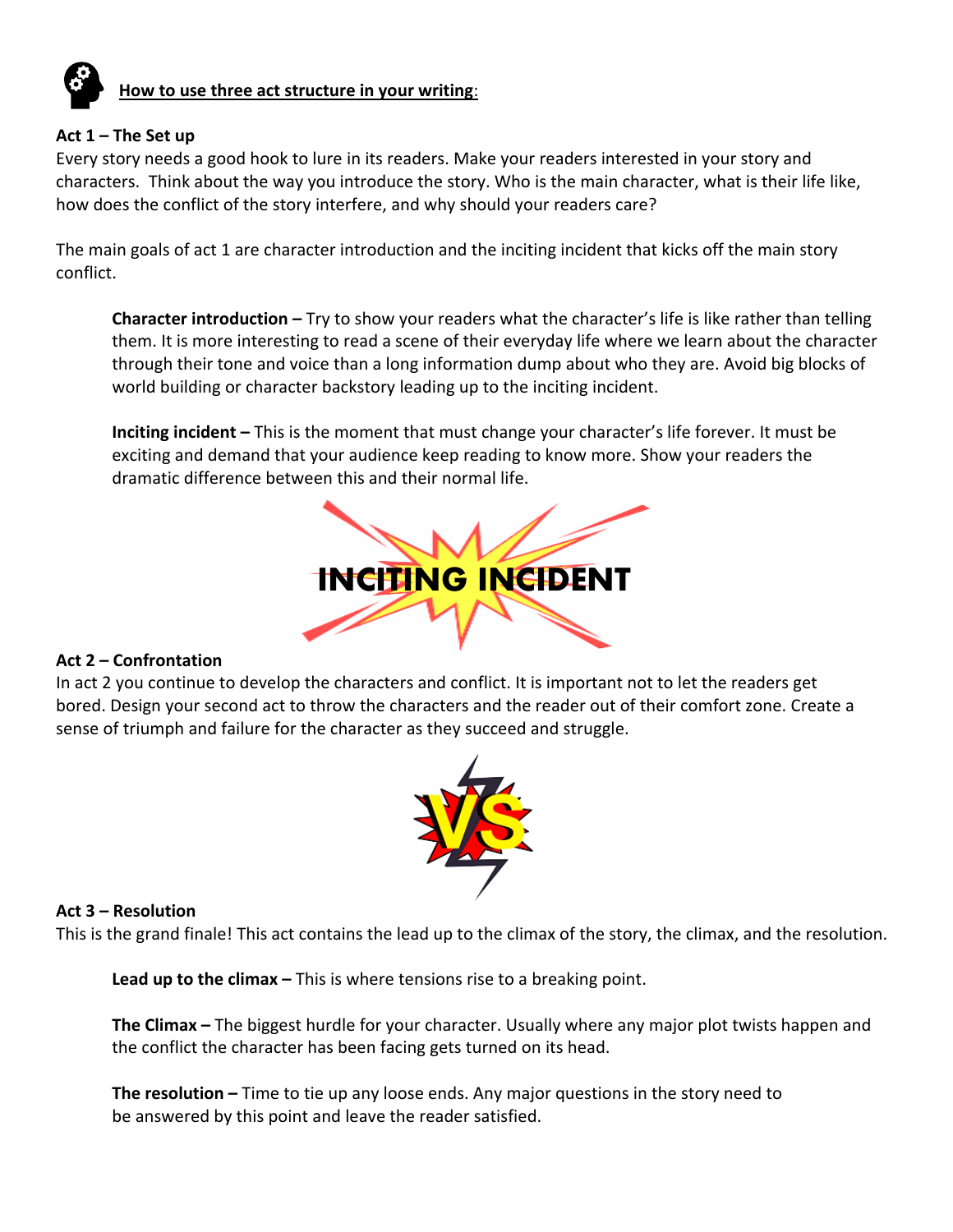

**Horror –** A genre of fiction whose purpose is to create feelings of fear, dread, repulsion, and terror in the audience. If feeds on audience's deepest terrors by putting life's most frightening and perplexing things – death, evil, supernatural powers or creatures, the afterlife, witchcraft – at the center of attention.







**Science Fiction –** A genre of fiction whose content is imaginative but based in science. It relies heavily on scientific facts, theories, and principles as support for its settings, characters, themes, and plotlines. So, while the storylines and elements of science fiction stories are imaginary, they are usually possible according to science – or at least plausible.







**Fantasy –** A genre in which elements of the plot or character traits cannot occur in the real world. Its plot usually involves magic or takes place on an undiscovered or unknown world. These tales serve to fuel our imaginations and satisfy our longings for adventure. Thus, fantasy directly relates to our deepest desires and dreams.